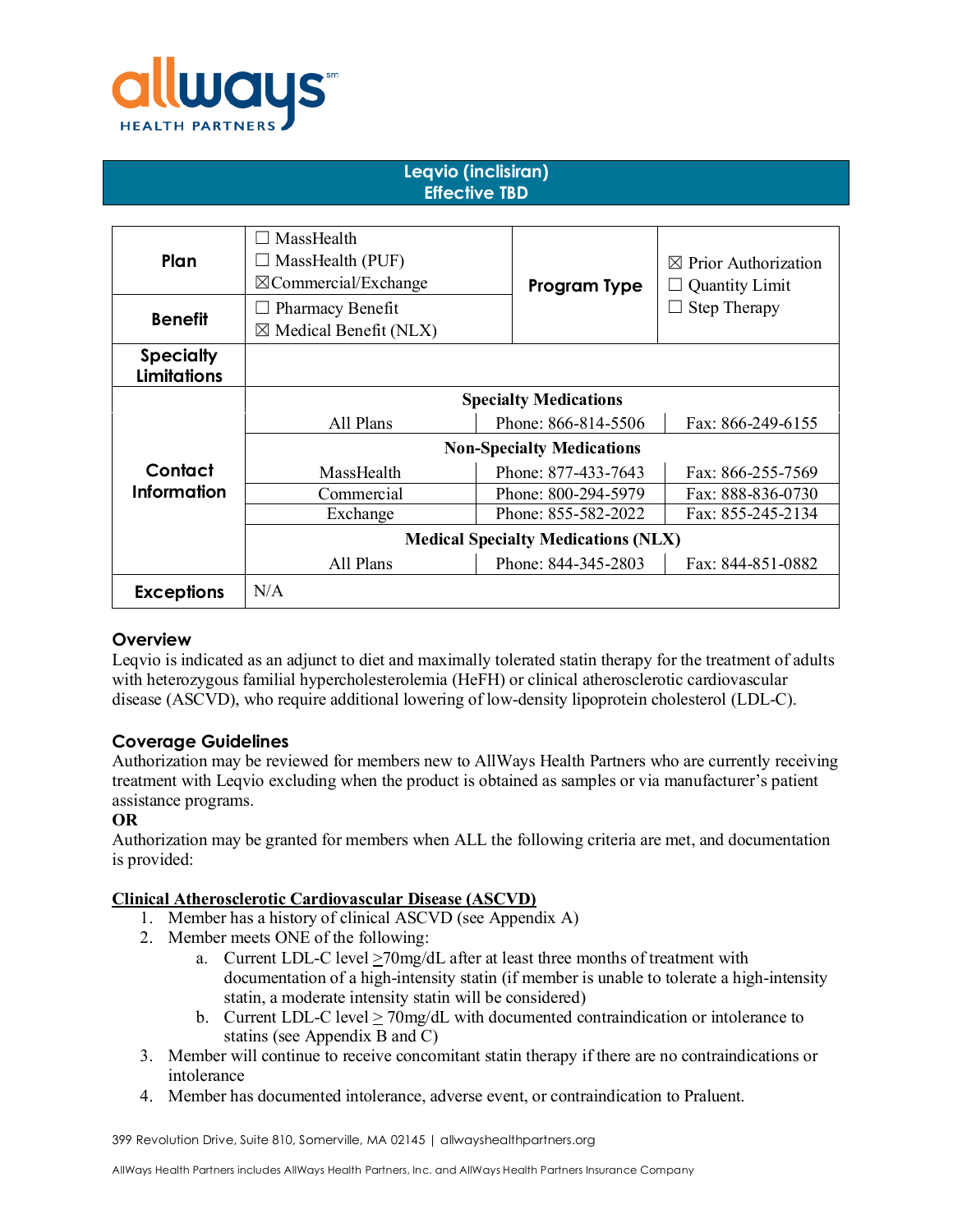

### **Heterozygous Familial Hypercholesterolemia (HeFH)**

- 1. Member has a history of HeFH with a diagnosis confirmed by ONE of the following:
	- a. Documentation of LDL-receptor mutation, familial defective apo B-100, or a PCSK9 mutation
	- b. A documented history of untreated LDL-C of  $> 190$  mg/dL and meets at least ONE of the following criteria:
		- i. Presence of tendon xanthoma(s) in the member or first/second degree relative
		- ii. Family history of myocardial infarction  $(MI)$  at  $< 60$  years in first degree relative or < 50 years in second degree relative
		- iii. Family history of total cholesterol (TC) > 290mg/dL in a first/second degree relative
- 2. Member meets ONE of the following:
	- a. Current LDL-C level >70mg/dL after at least three months of treatment with documentation of a high-intensity statin (if member is unable to tolerate a high-intensity statin, a moderate intensity statin will be considered)
	- b. Current LDL-C level > 70mg/dL with documented contraindication or intolerance to statins (see Appendix B and C)
- 3. Member will continue to receive concomitant statin therapy if there are no contraindications or intolerance
- 4. Member has documented intolerance, adverse event, or contraindication to Praluent.

### **Continuation of Therapy**

Reauthorization requires physician documentation of continuation of therapy, positive response to therapy, and member has achieved maintained LDL-C reduction (e.g., LDL-C is now at goal, robust lowering of LDL-C). Documentation that member continues to receive statin therapy if there are no contraindications or intolerance.

# **Limitations**

- 1. Initial approvals will be granted for 6 months.
- 2. Reauthorizations will be granted for 12 months

# **Appendix**

# **Appendix A: Clinical ASCVD**

- Acute coronary syndromes
- Myocardial infarction
- Stable or unstable angina
- Coronary or other arterial revascularization procedure (e.g., percutaneous coronary intervention [PCI], coronary artery bypass graft [CABG] surgery)
- Stroke of presumed atherosclerotic origin
- Transient ischemic attack (TIA)
- Non-cardiac peripheral arterial disease (PAD) of presumed atherosclerotic origin (e.g., carotid artery stenosis, lower extremity PAD)
- Obstructive coronary artery disease (defined as fifty percent or greater stenosis on cardiac computed tomography angiogram or catheterization)
- Coronary Artery Calcium (CAC) Score  $\geq 1000$

399 Revolution Drive, Suite 810, Somerville, MA 02145 | allwayshealthpartners.org